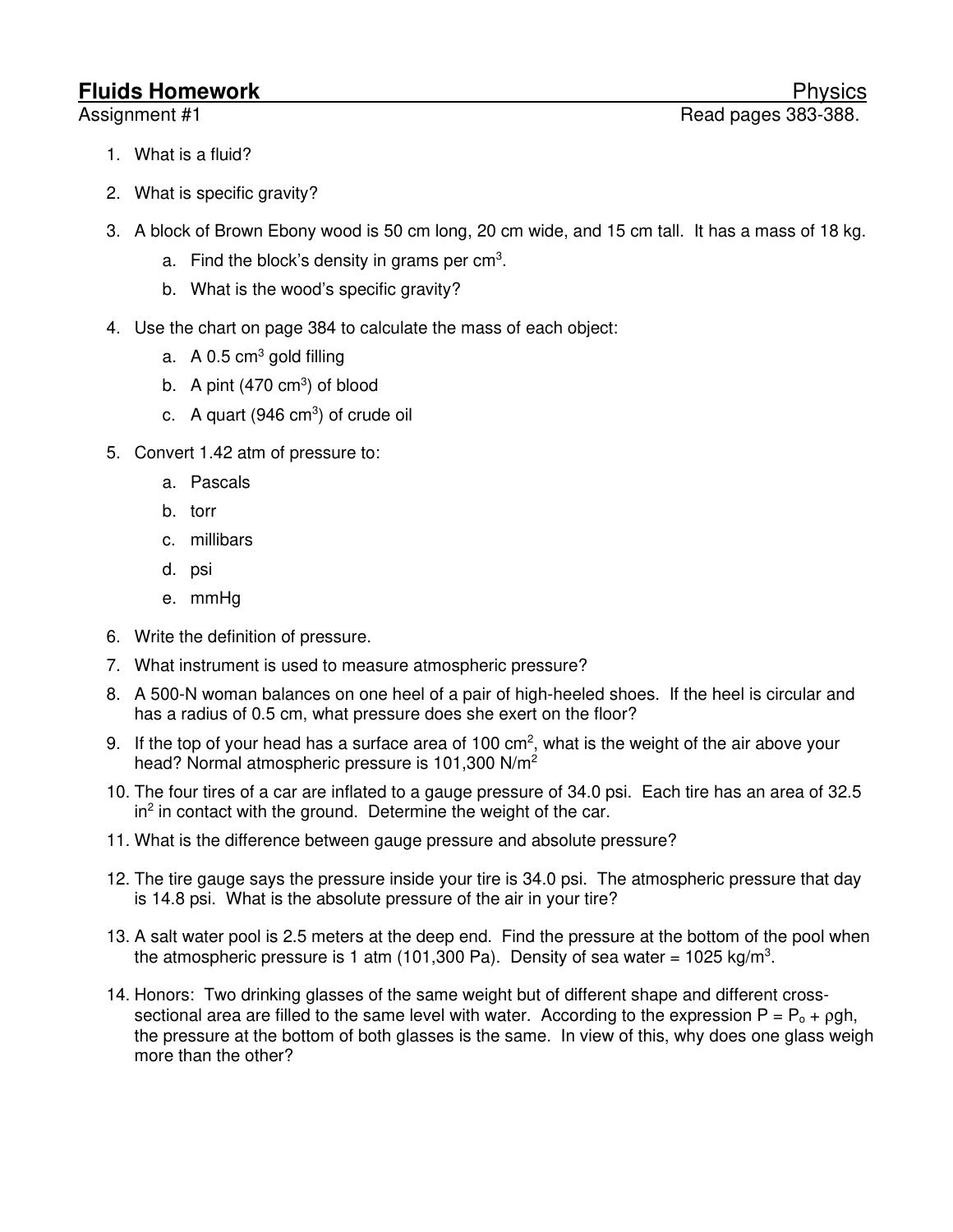- 15. Write Pascal's Principal.
- 16. The small piston of a hydraulic lift has a cross-sectional area of 3.0  $\text{cm}^2$ , and its large piston has a cross-sectional area of 200 cm<sup>2</sup>. What force must be applied to the small piston for it to raise a load of 15,000 N?
- 17. Lead has a greater density than iron, and both metals are denser than water. Is the buoyant force on a lead object greater than, less than or equal to the buoyant force on an iron object of the same volume?
- 18. When is the buoyant force on a swimmer greater after exhaling or after inhaling? Explain why.
- 19. Steel is much denser than water. In view of this fact, how do steel ships float?
- 20. A light balloon is filled with 400  $\text{m}^3$  of helium at 0°C.
	- a. What is the buoyant force on the balloon? (Density of air = 1.29 kg/m<sup>3</sup>)
	- b. The density of helium at 0°C is 0.179 kg/m<sup>3</sup>. What is the weight of the balloon? (Ignore the actual balloon and just use the weight of the helium.)
	- c. What is the mass of the payload that the balloon can lift?
- 21. A priceless vase falls off a ship into sea water. The volume of the vase is 0.12  $m^3$ .
	- a. What is the buoyant force on the vase?
	- b. If the vase has a mass of 100 kg, will it sink or float?
- 22. Big Bubba has a volume of 0.5  $m^3$ . When Bubba jumps in the swimming pool:
	- a. What is the buoyant force on Bubba?
	- b. If Bubba has a mass of 800 kg, will Bubba sink or float?
- 23. An iceberg is floating in sea water (density = 1030 kg/m<sup>3</sup>). The total volume of the iceberg is 500  $\text{m}^3$ . If the density of the ice is 920 kg/m, what volume of the iceberg is floating under water?
- 24. Honors: A Styrofoam slab has a thickness of 10.0 cm and a density of 300 kg/m<sup>3</sup>. When a 75.0-kg swimmer is resting on it, the slab floats in fresh water with its top at the same level as the water's surface. Find the area of the slab. The density of water is 1000 kg/m<sup>3</sup>.
- 25. Honors: A piece of aluminum with mass 1.0 kg and density of 2700 kg/m<sup>3</sup> is suspended from a string and then completely immerse in a container of water. Calculate the tension in the string before and after the metal is immersed.

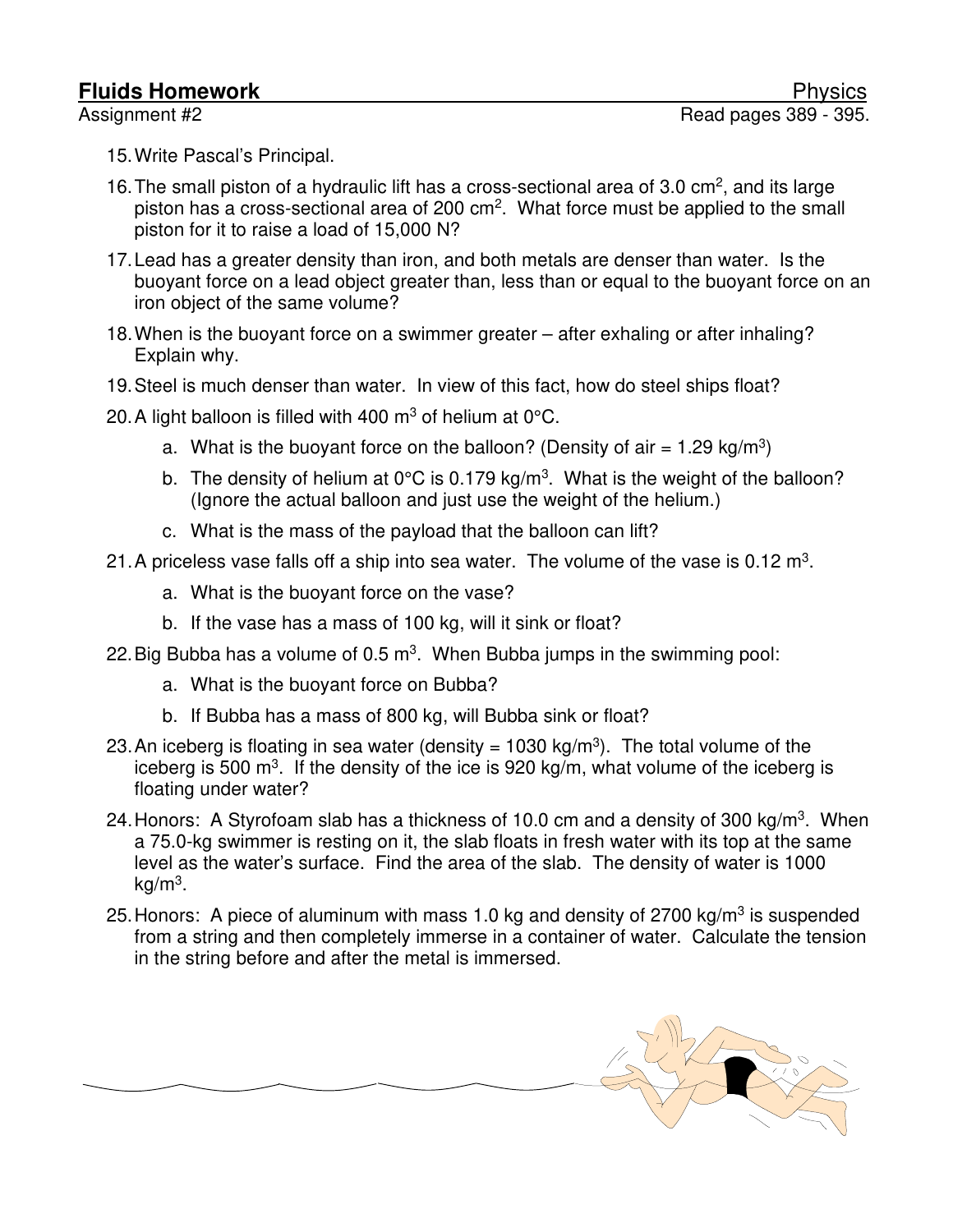## **Fluids Homework**

- 26. List the four properties of an ideal fluid.
- 27. Calculate the flow rate for each problem:
	- a. Cross-sectional area of pipe =  $0.4$  m<sup>2</sup>, Velocity =  $26$  m/s
	- b. Cross-sectional area of pipe = 6 in<sup>2</sup>, Velocity = 150 in/minute
- 28. The flow rate through a pipe (radius  $= 0.05$  meters) is 2.4 m<sup>3</sup>/s.
	- a. What is the cross-sectional area of the pipe?
	- b. Find the velocity of the fluid as it moves through the pipe.
- 29. As water flows from a faucet at a moderate rate, explain why the stream of water become narrower as it descends.
- 30. Each second 5525 m<sup>3</sup> of water flows over the 670-meter wide cliff of the Horseshoe Falls portion of Niagara Falls. The water is approximately 2 meters deep as it reaches the cliff.
	- a. Which number in the problem tells you the flow rate?
	- b. Calculate the area through which the water flows.
	- c. Calculate the speed of the water as it passes over the cliff.
- 31. The barrel of a hypodermic syringe has a cross-sectional area of 2.5 x 10<sup>-5</sup> m<sup>2</sup>, and the needle has a cross-sectional area of  $1.00 \times 10^{-8}$  m<sup>2</sup>. If the medicine in the barrel moves at a speed of 0.10m/s when the plunger is pushed, what is the speed of the medicine when it exits the tip of the needle? Use the continuity equation.
- 32. List the three variables of fluid flow that are used in the Bernoulli equation.
- 33. A fluid flows through a Venturi tube. When the fluid reaches the narrow area:
	- a. What happens to the velocity of the fluid?
	- b. What happens to the pressure in the tube?
- 34. A large tank of water is elevated 20 meters above the ground. The pressure inside the tank is equal to the atmospheric pressure. A hose used to drain the tank has an area of 0.03  $m^2$ . Find the velocity of the water coming out of the hose.

| $P_1 =$ | $P_2 =$ |
|---------|---------|
| $V_1 =$ | $V_2 =$ |
| $h_1 =$ | $h_2 =$ |

35. A pipe that has an area of 0.07  $m^2$  is used to pump water from the Colorado River up to Grand Canyon Village, located on the rim of the canyon. The river is at an elevation of 564 m, and the village is at an elevation of 2096 m. What is the minimum pressure at which the water must be pumped if it is to arrive at the village? Assume that the water is under zero pressure at the end of the pipe. The velocity of the water is the same at the beginning and end of the pipe. Use Bernoulli's equation.

| $P_1 =$                 | $P_2 =$ |
|-------------------------|---------|
| $V_1 =$                 | $V_2 =$ |
| $h_1 =$<br>$\mathbf{I}$ | $h_2 =$ |